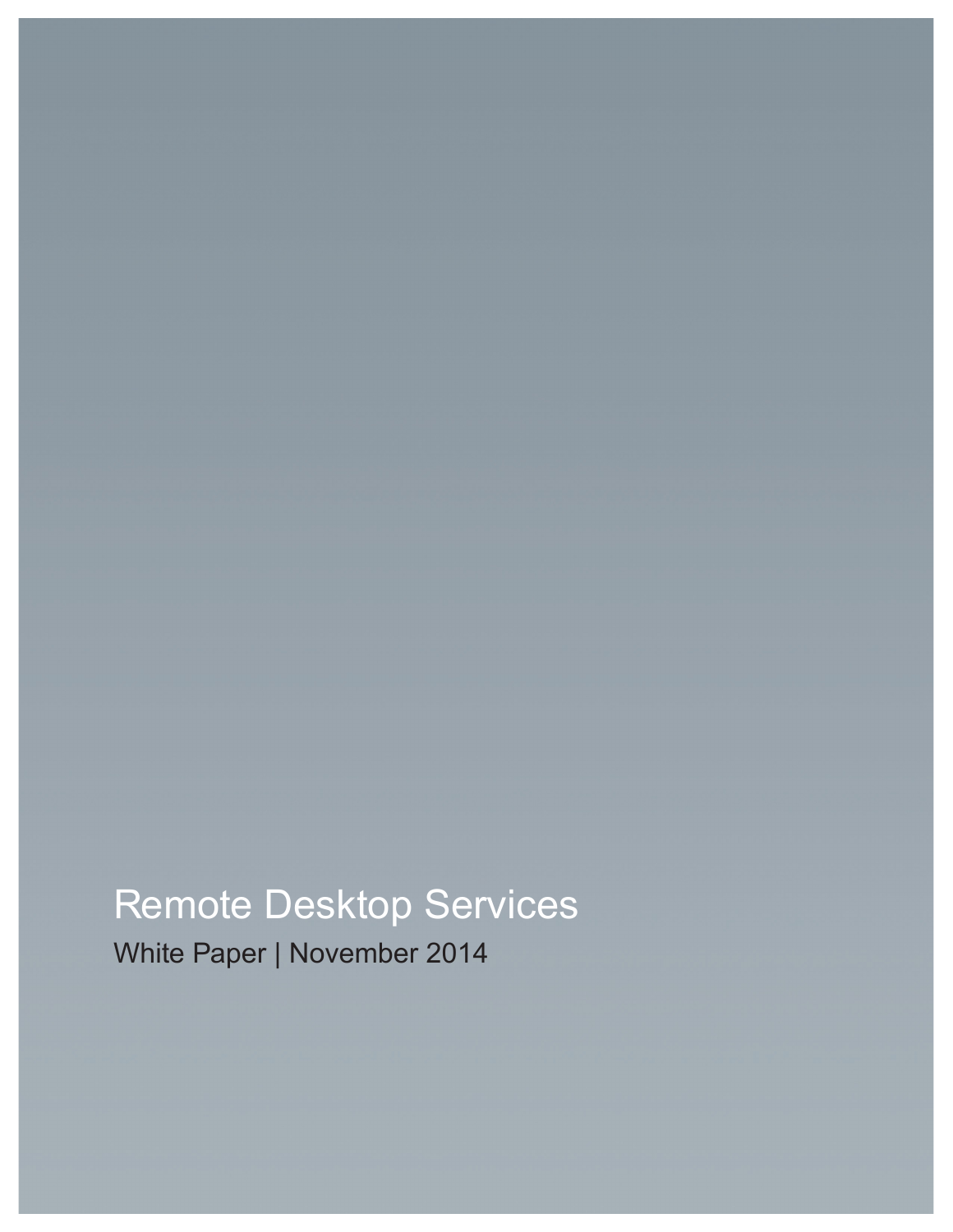# Maximizing the Value and Performance of QuickBooks Enterprise with Remote Desktop **Services**

Formerly known as Windows Terminal Services, Remote Desktop Services is a proven technology that can help businesses reduce costs and save time.

QuickBooks Enterprise is a powerful, easy-to-use financial management system. Growing businesses find QuickBooks Enterprise advantageous because of its ability to support up to 30 simultaneous users and handle large amounts of data and transactions. Less commonly know is that QuickBooks Enterprise works with Remote Desktop Services (RDS) to provide even more convenience for larger companies with multiple employees working in QuickBooks.

RDS is a technology that offers an efficient and cost-effective way to provide multiple users access to shared applications and data files. When used with QuickBooks Enterprise, RDS allows businesses to install QuickBooks on a server where authorized users can access the application at any time inside or outside of the office--without ever having to install QuickBooks on individual computers. This setup has five major benefits that help businesses save time and money.

#### What is Remote Desktop Services?

Remote Desktop Services (RDS) is a technology offered by Microsoft Windows Server 2008 R2<sup>1</sup> and Server 2012 that allows multiple users to access applications, data or virtual desktops located on a central server. This technology was formerly known as Terminal Services in Windows Server 2003 and is now one part of a greater set of virtualization technologies offered by RDS.

Intuit has taken advantage of RDS to make it easier for businesses to extend QuickBooks Enterprise Solutions to multiple users. With RDS, administrators only need to install QuickBooks once in order to make it available for use by multiple users on multiple machines. Up to 30 users, depending on the number of QuickBooks licenses purchased, can work with a company data file at the same time.

A user interacts with QuickBooks via RDS the same way as if it were installed locally. Client software on the users personal computer, called Remote Desktop Connection, allows the user to log in to the server to establish a session. QuickBooks can then be accessed through a web page, icon or an access point within the Start Menu on the users PC and used remotely. The users computer displays images of the application from the server and sends back keystrokes and mouse selections to the server where they are processed. Users experience much higher performance levels because they are utilizing the servers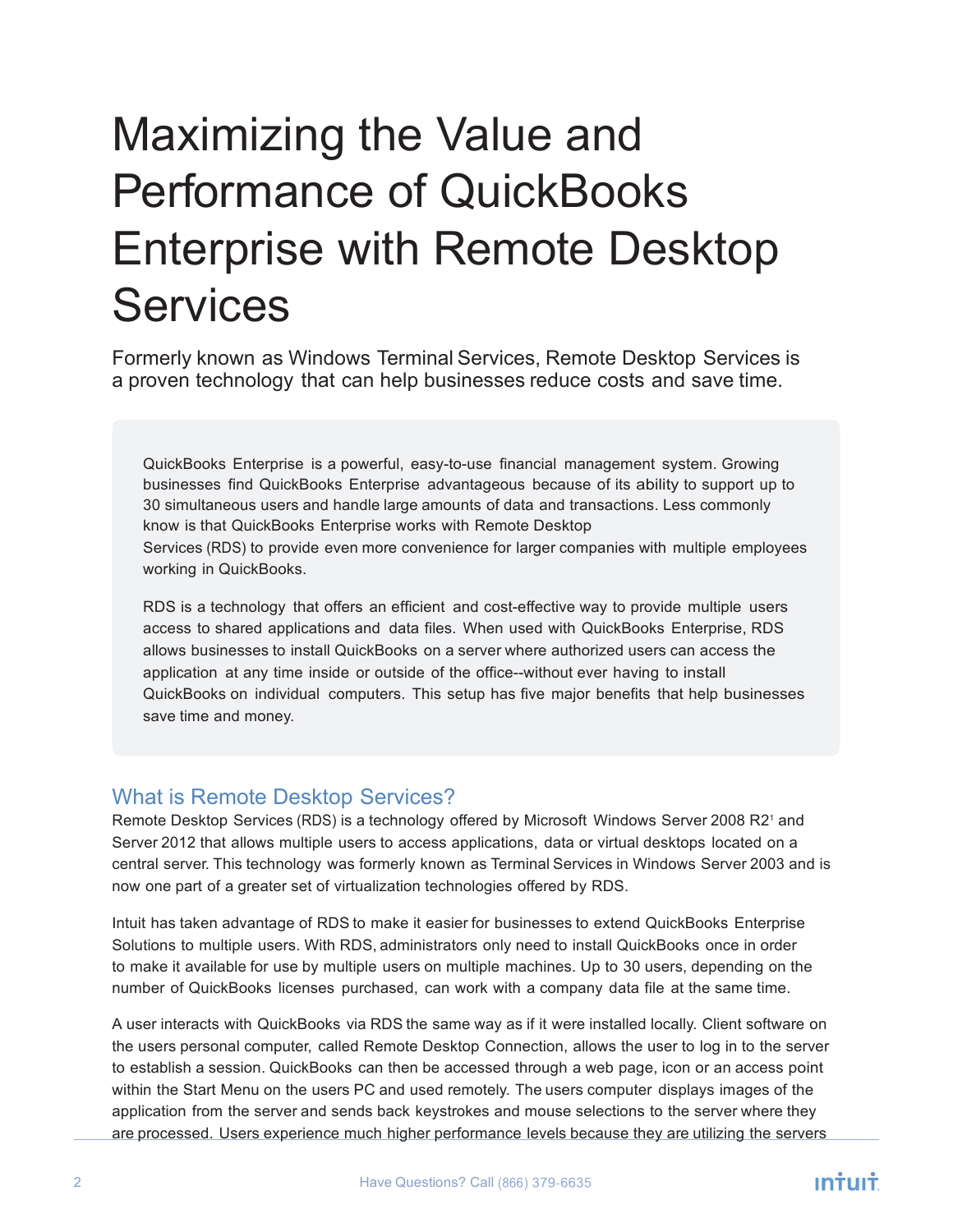scalable processing capabilities.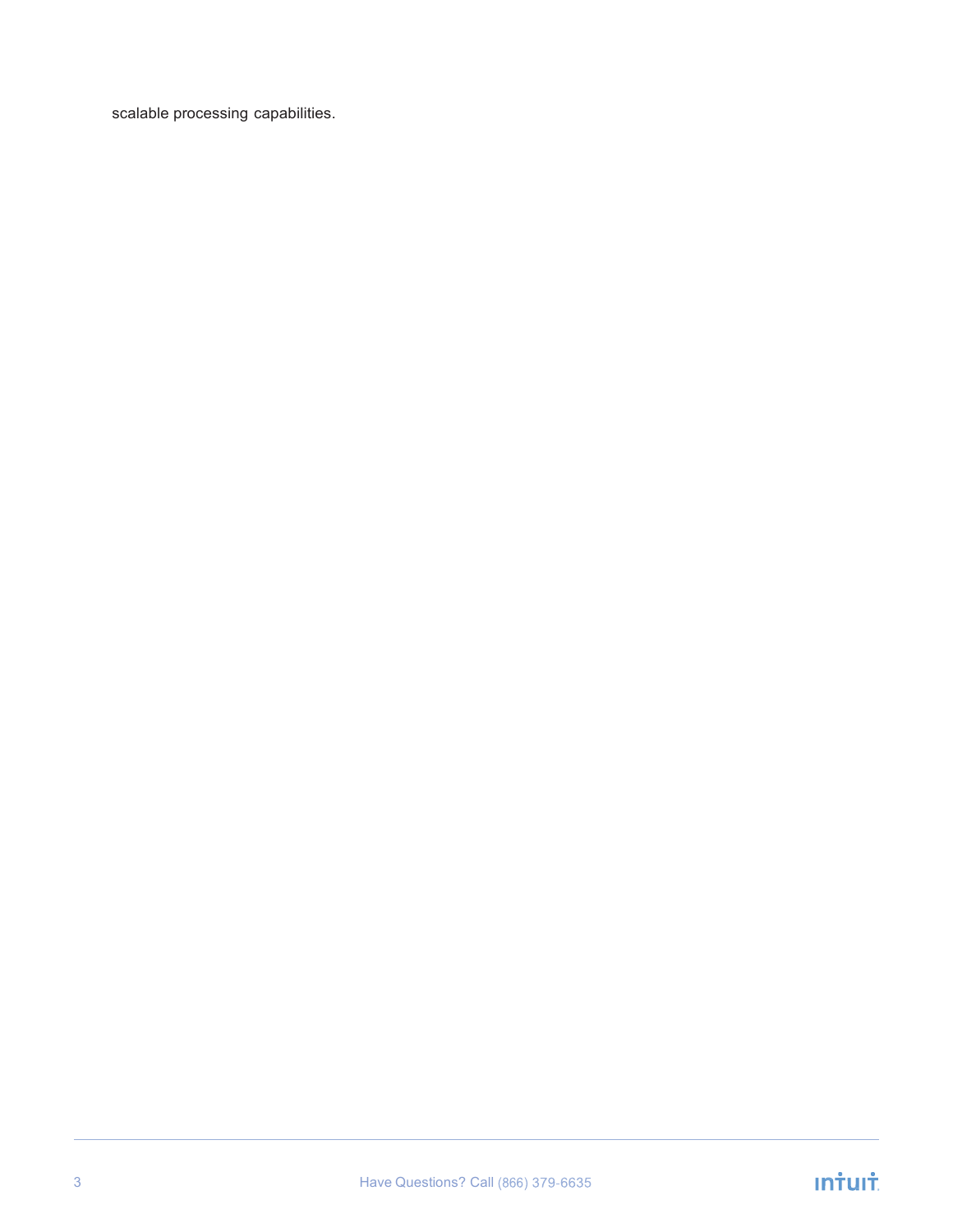#### Five Reasons Why Businesses Use Remote Desktop

Services with QuickBooks Enterprise Remote Desktop Services can offer powerful benefits, enabling businesses to maximize the value and performance of their QuickBooks Enterprise Solutions application.

#### 1. Streamline IT Services

RDS simplifies QuickBooks setup and maintenance requirements. To start, system administrators can quickly give users access to QuickBooks by installing and configuring it one time on a server with RDS. Subsequent software updates only need to be performed on one computer as well.

As another benefit, Microsoft and third party developers provide Remote Desktop Connection client software for most operating systems, including Mac OS, Linux and older versions of Windows. This means a business can make use of its existing hardware and operating systems even though QuickBooks Enterprise is designed to be installed on personal computers running Microsoft Windows XP (Server Pack 2), Windows Vista, Windows 7 or Windows 8. As a result, businesses can save on IT infrastructure costs since computer hardware and operating systems will not need to be changed or upgraded as frequently.

*"The key benefit of Remote Desktop Services is that there's only one machine to manage for multiple users to access locally or remotely. The remote aspect is important because everyone needs remote access today. There's no reason to buy workstations that just sit in the office and do one thing. That's just a waste of money. For the cost of three or four workstations, you can have a server."* —Andrew Abrams, Executive

Director and Co-founder of Technology In A Box

Furthermore, complementary applications such as Adobe Acrobat and Microsoft Excel can also be provided on the same server so that users can easily access other applications they need when working with QuickBooks.

#### 2. Faster, more reliable performance

Put simply, QuickBooks running on a network using RDS outperforms those that don't.

In a network that doesn't utilize RDS, the QuickBooks company data file sits on either a dedicated file server or a workstation, which is referred to as the database server. Each computer at which a user needs to use QuickBooks must have its own copy of the QuickBooks application installed and be connected to the database server in order to access the company data file. Data sent by QuickBooks across the network on any one computer must be transferred between that computer and the database server to be reintegrated with the data file. When a single computer or connection is sluggish, processing time is delayed for everyone while the server waits for commands entered by each computer in the network to be completed sequentially. In this type of setup, the network speed is constrained by the slowest computer or the slowest connection. (See Figure A.)

In a setup with RDS, the QuickBooks application and company data file are both located on the server; individual user's computers do not need a copy the QuickBooks application installed. Users log directly into the server, where the QuickBooks application is executed and commands are carried out. Because only keystrokes and mouse movements are needed from a user's computer, the amount of time required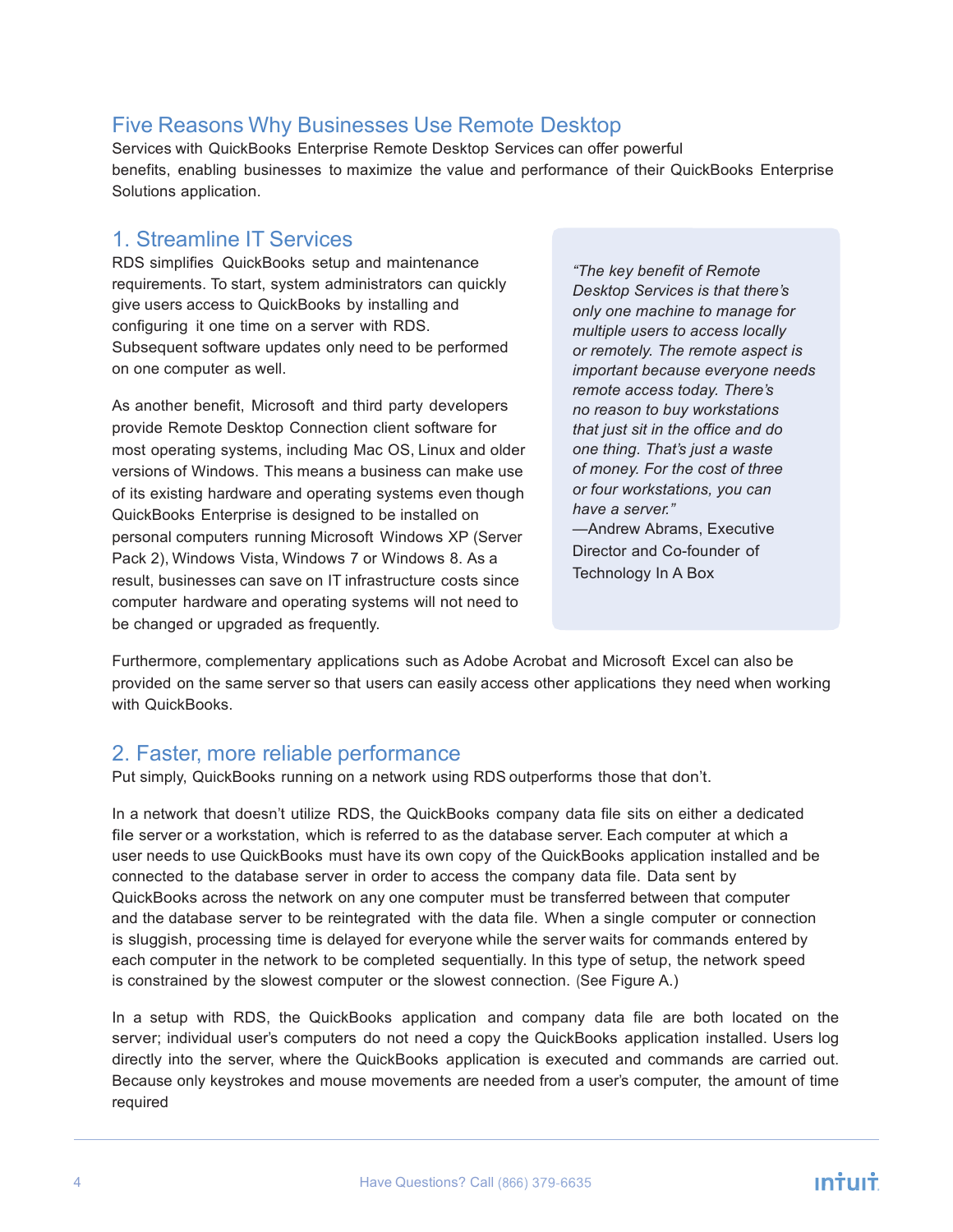to transfer user data is greatly reduced. Processing speed is no longer determined by the slowest computer or connection speed because actions are centrally performed to allow everyone to work at their own pace. In this type of setup, RDS can also speed up application performance when users connect through wireless networks. And because the data always stays on the server, work will not be lost even if the connection is broken while a user is working in QuickBooks through RDS. (See Figure B.)



#### 3. Better and more cost-effective remote access

RDS allows QuickBooks users to work anywhere: in the office, on the road, from a satellite office, or from home. Alternative remote access services offer similar capabilities, but users often find them to be slow. Compared to these, RDS is much faster so QuickBooks performance is optimized even in lowbandwidth scenarios.

These remote access services also usually require a designated workstation in the office for each remote user to connect to. When a workstation is accessed remotely, no one else in the office can use

it. Fortunately, RDS makes it possible to provide remote access to multiple employees using one shared server, so there are no tied up workstations.

#### 4. Enhanced security

Protecting sensitive financial data is important for all businesses. RDS provides additional security to a business using QuickBooks Enterprise. To begin, system administrators must grant specific levels of access to each user who can log into the server. The system administrator can determine which applications on the server are available to each employee. This means several employees may be given access to the server for other purposes but QuickBooks Enterprise can be restricted to only those who need to use it. Furthermore, QuickBooks administrators also establish application level permissions to specify which functions individual QuickBooks users can access and the type of access they should have, such as view-only, create, modify, delete and print.

With RDS, companies are able to further reduce the risk of data being lost or stolen. Each user must log in to establish a session with the server. Subsequently, QuickBooks data is never directly transmitted outside the server, and therefore, chances of it being intercepted are lowered. Also, because the data resides on the server, compromised laptops should not contain copies of the company data file.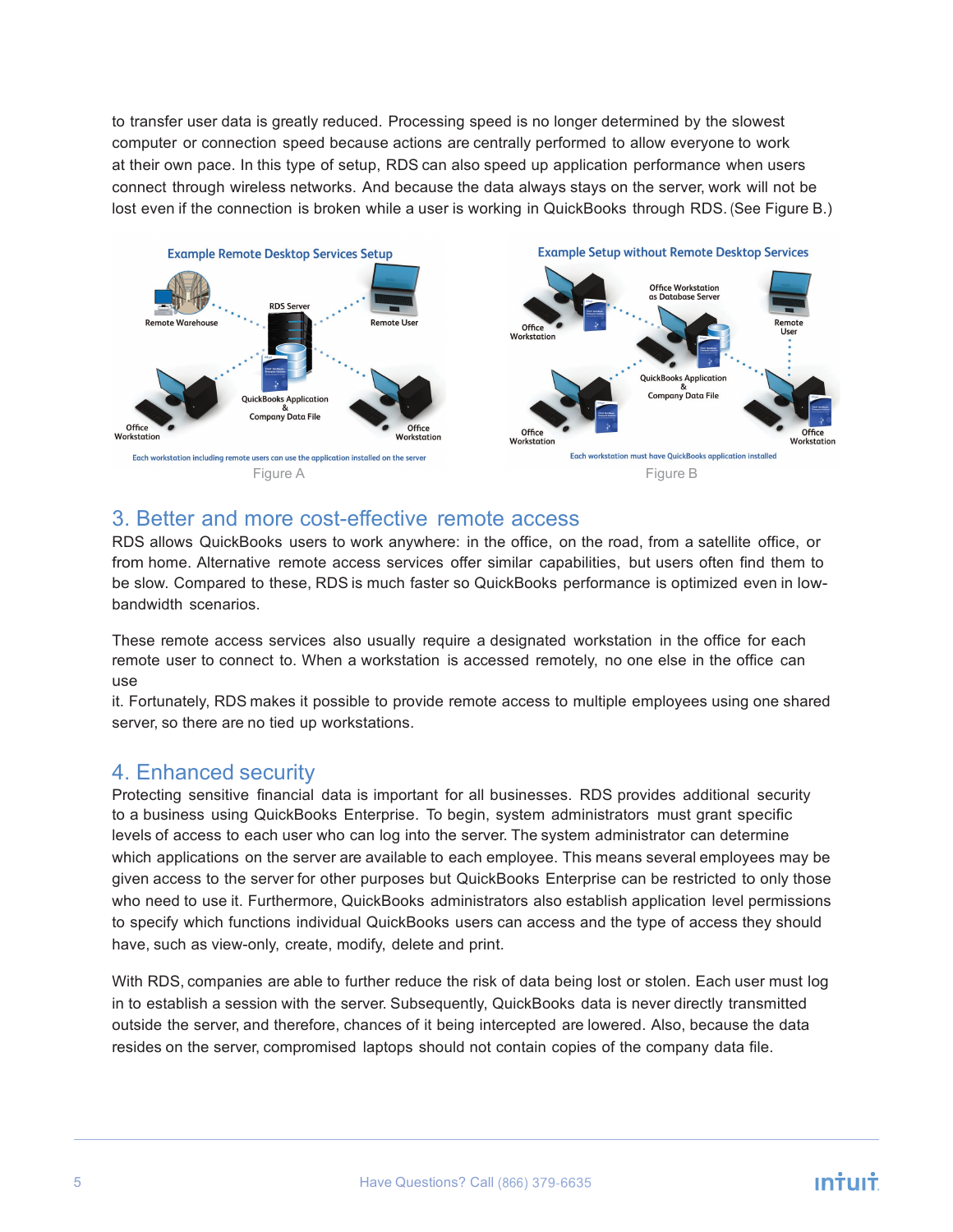#### 5. More control

RDS gives system administrators more control over QuickBooks. The application and company data file are maintained in an environment only accessible by administrators.

#### Setting up Remote Desktop Services

Many businesses find RDS relatively easy to set up. For those who want expert help, Intuit Solution Providers can provide on-site assistance with procuring the appropriate hardware and licenses and configuration of the server for RDS<sup>2</sup>. They can also offer their expertise in installing QuickBooks Enterprise. If your business has an IT department, they often already have the necessary experience and skills to implement RDS. If not, many retail stores that sell servers also provide

such services.

#### Try Virtualization to Save More Money

When using RDS to provide access to QuickBooks, you need a server to host the QuickBooks application and company data file. But servers are also useful for other purposes, such as email hosting and file sharing. Rather than purchasing servers for each application, savvy organizations are buying one machine and using virtualization to create several virtual server instances to fulfill their various needs. Included for free with Windows Server 2008 R2 and Windows Server 2008, virtualization technology helps companies make the most of their servers.

So when deciding whether or not to use RDS, keep in mind that it's possible the server needed for RDS could also be leveraged for other applications. It may even be enough to support much, if not all, of your business applications.

#### Next Steps

For more information about QuickBooks Enterprise and Remote Desktop Services, call (866) 379-6635 to speak with an Enterprise Sales Consultant or visit www.qbes.com/localhelp to find a local Intuit Solution Provider. Suggested Server Specifications

| <b>Recommended Total RAM</b>                     |          |
|--------------------------------------------------|----------|
| 1-5 simultaneous users                           | 8 GB     |
| 5-10 simultaneous users                          | 12 GB    |
| 10-15 simultaneous users                         | 16-24 GB |
| 15-30 simultaneous users                         | 16-32 GB |
| Disk Space (SSD recommended)                     |          |
| Minimum free space                               | $1$ GB   |
| Microsoft Windows Internet Explorer 7.0 or above | 70 MB    |